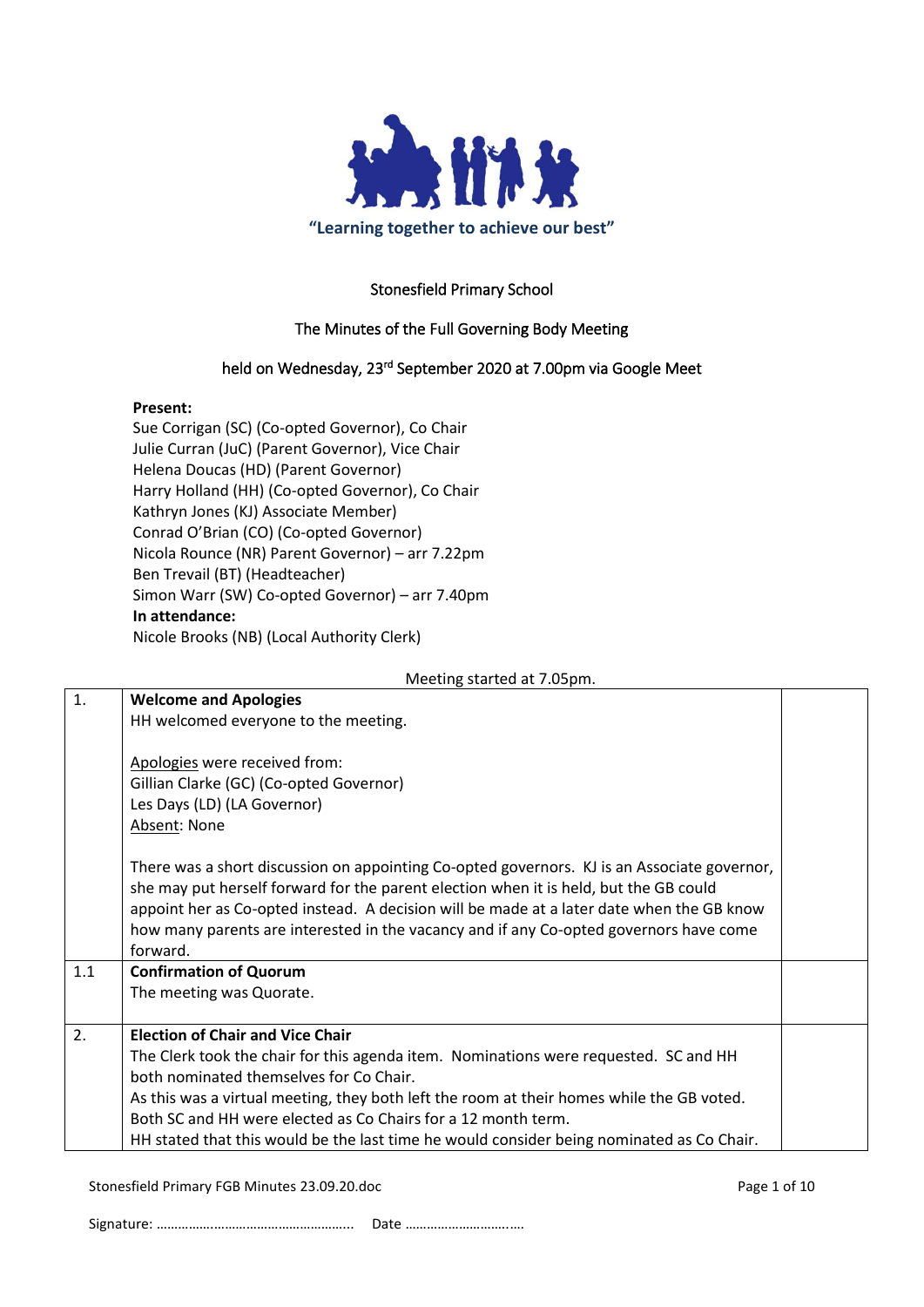|                                                                                     | JuC nominated herself for Vice Chair. She left the room in her house while the GB voted. |                                                                                                 |  |  |  |  |  |
|-------------------------------------------------------------------------------------|------------------------------------------------------------------------------------------|-------------------------------------------------------------------------------------------------|--|--|--|--|--|
|                                                                                     |                                                                                          | JuC was elected as Vice Chair for a 12 month term.                                              |  |  |  |  |  |
|                                                                                     | 3.                                                                                       | <b>Notification of Any Other Urgent Business</b>                                                |  |  |  |  |  |
|                                                                                     |                                                                                          | HH would like to discuss having an informal virtual meeting prior to the next FGB. The GB       |  |  |  |  |  |
|                                                                                     | have done this in previous years at someone's house. It is a useful meeting.             |                                                                                                 |  |  |  |  |  |
|                                                                                     | Declaration of Pecuniary Interests - None declared.<br>4.                                |                                                                                                 |  |  |  |  |  |
| Action: All governors to submit declaration of interests form or submit via Gov Hub |                                                                                          |                                                                                                 |  |  |  |  |  |
| declarations page                                                                   |                                                                                          |                                                                                                 |  |  |  |  |  |
|                                                                                     |                                                                                          | The clerk advised the governors how to submit the declarations via Gov Hub.                     |  |  |  |  |  |
|                                                                                     |                                                                                          |                                                                                                 |  |  |  |  |  |
|                                                                                     | 5.                                                                                       | Review of the Minutes of the Last Meeting (1 <sup>st</sup> July 2020)                           |  |  |  |  |  |
|                                                                                     |                                                                                          | The minutes and confidential minutes were reviewed. The board approved both sets of             |  |  |  |  |  |
|                                                                                     |                                                                                          | minutes. They were signed by HH for filing at the school.                                       |  |  |  |  |  |
|                                                                                     |                                                                                          |                                                                                                 |  |  |  |  |  |
|                                                                                     |                                                                                          | 4.1 Matters Arising - the actions were reviewed and updated in the actions log below.           |  |  |  |  |  |
|                                                                                     |                                                                                          | Q) SC asked BT on progress for an adviser to support the HT appraisal.                          |  |  |  |  |  |
|                                                                                     |                                                                                          | A: BT proposed Matthew Ingle who was the adviser last year. He will contact Matthew for         |  |  |  |  |  |
|                                                                                     |                                                                                          | some dates and liaise with SC / HH.                                                             |  |  |  |  |  |
|                                                                                     |                                                                                          | Q) What is the funding available for the catch up program?                                      |  |  |  |  |  |
|                                                                                     |                                                                                          | A: The Government will fund £80 per pupil - around £7600 in total. BT is working on how to      |  |  |  |  |  |
|                                                                                     |                                                                                          | put the money to the best use. He is considering supply teachers to provide quality face to     |  |  |  |  |  |
|                                                                                     |                                                                                          | face teaching for those who need it most.                                                       |  |  |  |  |  |
|                                                                                     |                                                                                          | Q) How does BT determine those who need the most support? Is it Pupil Premium (PP) / SEN        |  |  |  |  |  |
|                                                                                     |                                                                                          | pupils?                                                                                         |  |  |  |  |  |
|                                                                                     |                                                                                          | A: The funding would be well directed for those pupils, but there are also pupils with          |  |  |  |  |  |
|                                                                                     |                                                                                          | safeguarding needs and those who did not / could not access home learning during                |  |  |  |  |  |
|                                                                                     |                                                                                          | lockdown. BT is still assessing those target groups / individuals.                              |  |  |  |  |  |
|                                                                                     |                                                                                          | Q) Is there a formal catch up plan and will BT need to show evidence of how the money is        |  |  |  |  |  |
|                                                                                     |                                                                                          | spend and the impact?                                                                           |  |  |  |  |  |
|                                                                                     |                                                                                          | A: Yes, the schools are accountable and will have to report back much like they do with PP      |  |  |  |  |  |
|                                                                                     |                                                                                          | and PE and Sport Premium funding.                                                               |  |  |  |  |  |
|                                                                                     |                                                                                          |                                                                                                 |  |  |  |  |  |
|                                                                                     |                                                                                          | NR joined the meeting at 7.22pm                                                                 |  |  |  |  |  |
|                                                                                     |                                                                                          |                                                                                                 |  |  |  |  |  |
|                                                                                     |                                                                                          | The admission number this year is 95. This will reflect in the funding that the school          |  |  |  |  |  |
|                                                                                     |                                                                                          | receives next academic year. This will be discussed later in the meeting.                       |  |  |  |  |  |
|                                                                                     |                                                                                          | Q) What are the governors doing about the parent survey results?                                |  |  |  |  |  |
|                                                                                     |                                                                                          | A: It was agreed to put this item for discussion at the Communications committee meeting.       |  |  |  |  |  |
|                                                                                     |                                                                                          | It was also proposed to create a parent friendly version of the School Development Plan         |  |  |  |  |  |
|                                                                                     |                                                                                          | (SDP)                                                                                           |  |  |  |  |  |
|                                                                                     |                                                                                          |                                                                                                 |  |  |  |  |  |
|                                                                                     |                                                                                          | BT usually holds a meet the teacher evening at the start of the year and he presents the        |  |  |  |  |  |
|                                                                                     |                                                                                          | plans for the year to the parents. He suggested trying to do this as a virtual event this year. |  |  |  |  |  |
|                                                                                     |                                                                                          | All the pupils have a google classroom account and this could be managed via this platform.     |  |  |  |  |  |
|                                                                                     |                                                                                          |                                                                                                 |  |  |  |  |  |
|                                                                                     |                                                                                          |                                                                                                 |  |  |  |  |  |
|                                                                                     |                                                                                          |                                                                                                 |  |  |  |  |  |

Stonesfield Primary FGB Minutes 23.09.20.doc Page 2 of 10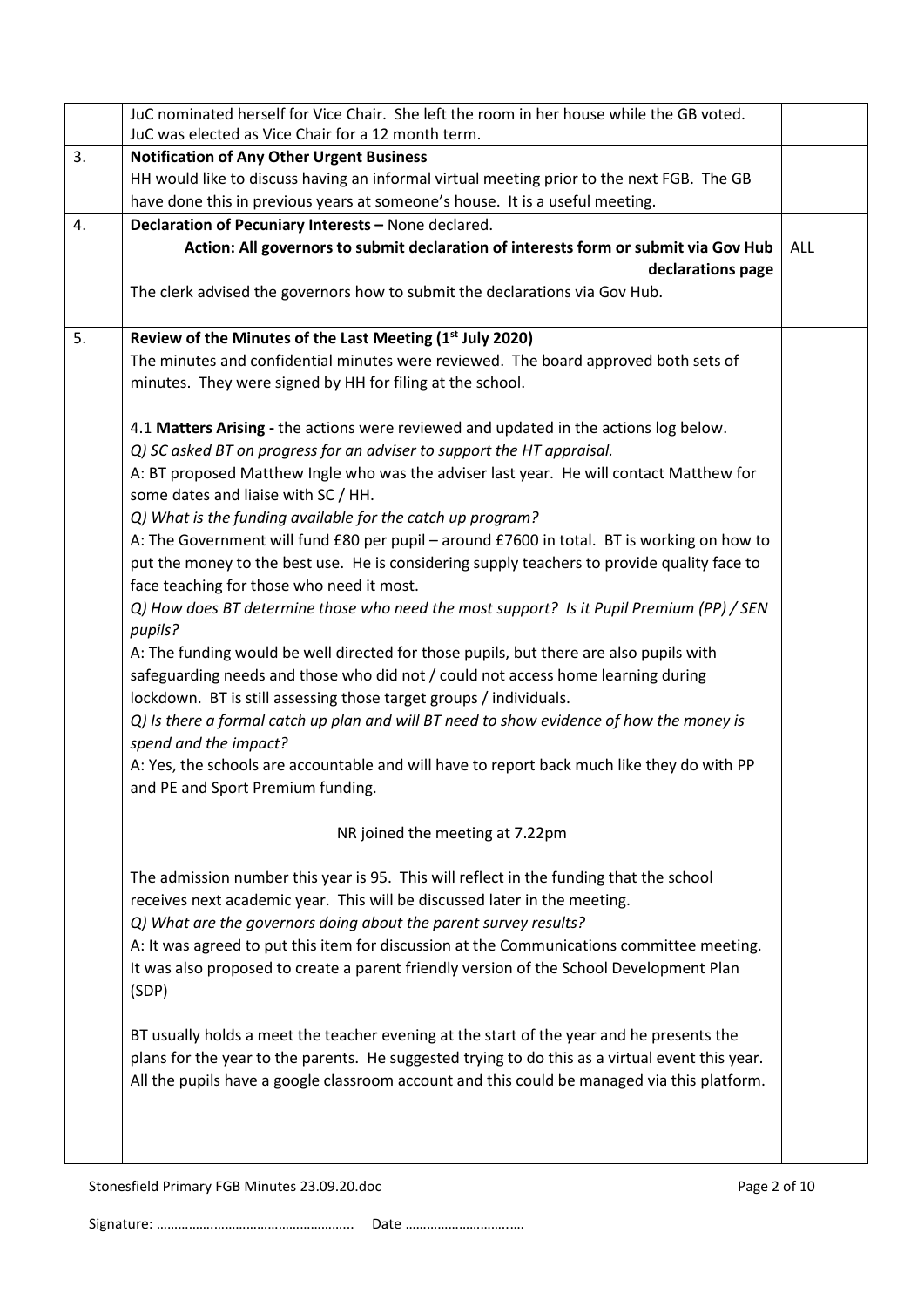|    | Q) Are the any updates on potential wraparound care (after school club)?<br>A: BT cannot see any benefit in pursuing this while numbers / demand is so low for this<br>service. The additional cost for cleaning etc would mean further financial impact.<br>He advised the governors that the hours for the cleaning staff have been reduced as they<br>are using one less classroom this year. This has caused some friction.<br>Q) Is the school likely to put on holiday clubs at the school this year?<br>A: BT stated there is potential for this. He is concerned though about the likely admin<br>involved in doing this. Most schools tend to use external companies to run holiday clubs.<br>BT can make enquiries, but he is not sure if there will be sufficient demand as not so many<br>families are going away on holidays or not keen to pay for the childcare.<br>There was a short discussion and NR stated that she would use the service if it was put on.<br>It was agreed to find out the level of interest and make a decision from there.<br>Action: BT to include an item in the school newsletter to survey interest in holiday club                                                                                                                                                                                                                                                                                                                                                                                                                                                                                                                                                                                                                                                                                                                                                                                                                                                                                                                                            | <b>BT</b> |
|----|-----------------------------------------------------------------------------------------------------------------------------------------------------------------------------------------------------------------------------------------------------------------------------------------------------------------------------------------------------------------------------------------------------------------------------------------------------------------------------------------------------------------------------------------------------------------------------------------------------------------------------------------------------------------------------------------------------------------------------------------------------------------------------------------------------------------------------------------------------------------------------------------------------------------------------------------------------------------------------------------------------------------------------------------------------------------------------------------------------------------------------------------------------------------------------------------------------------------------------------------------------------------------------------------------------------------------------------------------------------------------------------------------------------------------------------------------------------------------------------------------------------------------------------------------------------------------------------------------------------------------------------------------------------------------------------------------------------------------------------------------------------------------------------------------------------------------------------------------------------------------------------------------------------------------------------------------------------------------------------------------------------------------------------------------------------------------------------------------------------|-----------|
| 6. | <b>Head teacher Report</b><br>Report was loaded to the hub in advance of the meeting. BT has tweaked the format<br>slightly.<br>Self-evaluation and school improvement priorities are detailed on the report.<br>There is a further strategy meeting next Monday with OCC representatives. The goal is to<br>reach at least 'Good' in all areas.<br>The school has received support for improving English and Maths along with Leadership and<br>Management.<br>The key changes since the process began is that safeguarding is now effective due to<br>changes made to security arrangements within the building.<br>Training has been undertaken and it is crucial now that it is implemented. BT stated that<br>there are clear milestones to work towards.<br>BT does not want to overburden the school development plan (SDP) so there will be reviews<br>against the quality of education / leadership and management detailed in the LA<br>programme of support.<br>Personal development - additional priorities and a strategy for mental health support will be<br>developed.<br>Leadership and Management<br><b>Budget planning</b><br>Promotional work to increase the number of pupils on roll<br>Staff support with workload. The staff know what they have to do. BT needs to make sure<br>they feel both challenged and supported in their work.<br>Q: The governors do not need to see all of the operational detail with the strategy plan, but<br>does BT feel that the governors have a high enough level of information to understand the<br>work that is going on?<br>A: BT replied. Jane Radcliffe (School Improvement Officer for OCC) has advised that the LA<br>programme of support won't have all of the details included. It is the relevant link<br>governors that will get to see this and who will review progress and see the actions that<br>have been applied.<br>The FGB will be informed of the key milestones that are addressed as and when they<br>happen.<br>SC and HH as Co-Chairs of the GB are also involved in all of the strategy meetings held with<br>OCC. |           |

Stonesfield Primary FGB Minutes 23.09.20.doc Page 3 of 10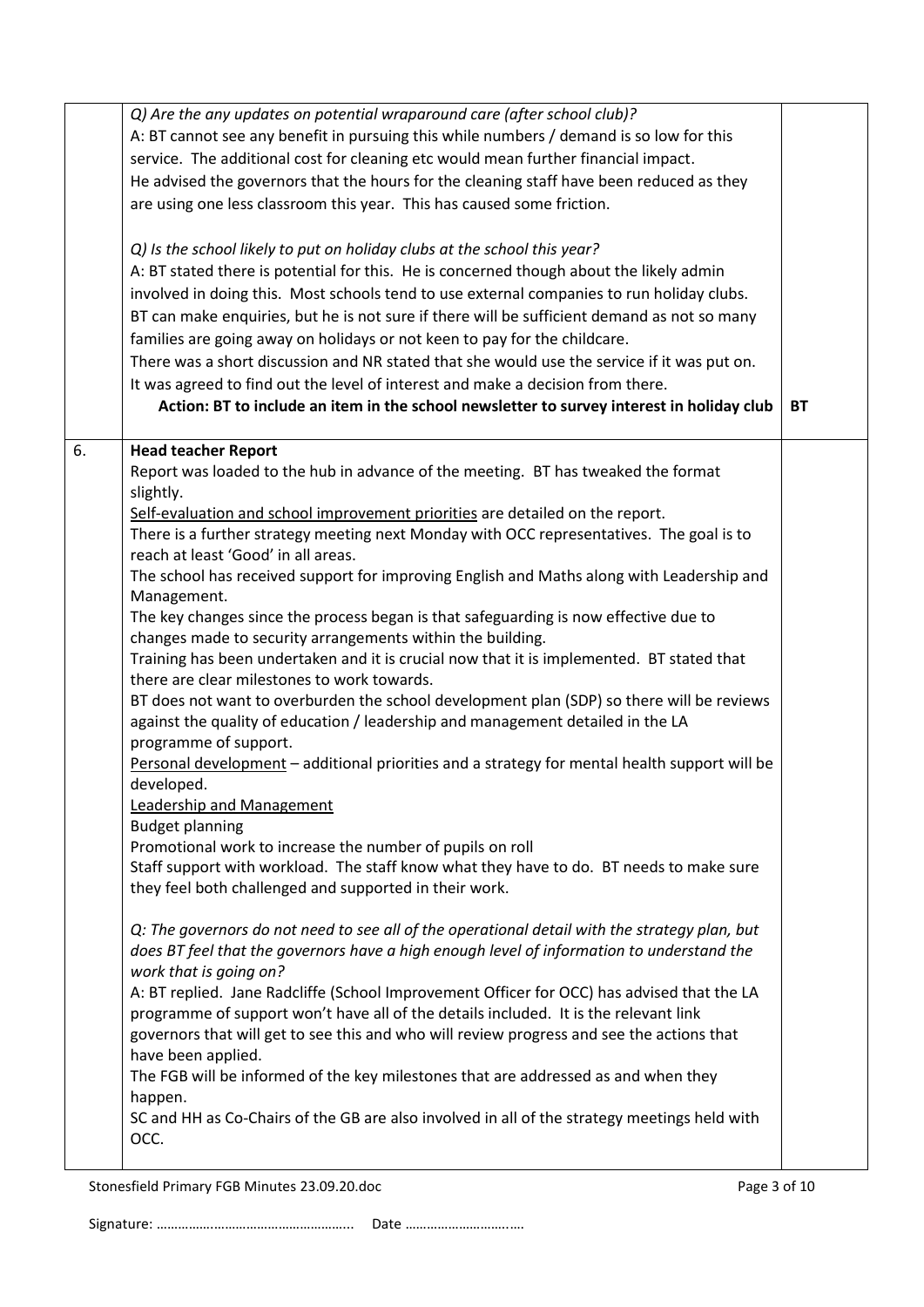#### SW arrived at 7.40pm

BT is writing the action plans that they are working to. For FGB meetings he can provide a one page summary with action points that link in with the LA strategy document as the key.

*Q: Pupil numbers are low. Was there more impact from year 6 leavers or a reduced intake in reception this year?*

A: BT advised the GB that 17 year 6 pupils left in July and the intake for reception was 10. Some pupils left the school in July for other reasons and three new pupils joined the school. *Q: Are there any reasons for leaving that need to be flagged with the governors?* A: BT stated that the governors were aware of the circumstances around the pupils who left due to dissatisfaction. There have been no further issues raised by parents.

*Q: Has there been any issues / fallout from the re-structure to a four-class model?* A: BT did not receive any feedback at all from parents when he communicated this to them. It has been implemented and is working well.

The Terrapin building is being used due to Covid measures. It is likely that this will be used for the whole academic year.

JuC commented that the data information provided is really useful. Can BT include summer born children / SEN and PP data in every report?

BT can do this. He added that there has been a lot of work carried out by everyone to get to know the pupils, the barriers to their learning and what interventions need to be in place. It is a challenge but there is a plan forming and data with it.

#### *Q: Has the teacher workload been affected by changes in working practices?*

A: BT advised the governors that there has been a really positive respond to the challenge, workload has evolved during the process. The teaching staff understand the attainment and progress data and how this is shown and identified through the year groups and for priority children. The teachers have already started to become more reflective in their practices.

*Q: What has the school been doing in response to the bulling claims from the parent survey?* A: BT spent time on the inset day unpicking this information and revising the anti-bullying strategy. The guidance on these policies is that they should expect it to happen so that the school can learn what to do about it.

The behaviour and safeguarding policies have been revised and so has the process for incident reporting. More incident forms are being completed and staff are recording them more formally. BT will also report back to FGB on a termly basis.

The staff have debated the best way for a child to alert a teacher for a confidential chat or to declare something that has happened. There is a box in class that you can post acts of kindness into and this is now doubled up as a worry box that pupils can use and anonymity can be maintained.

The well-being coach is carrying out a well-being survey tomorrow and they will also look to develop nurture groups based on small group intervention.

*Q: How has BT found pupil anxiety levels / mental health to be since returning from lockdown?*

A: In general, the children have enjoyed returning to school. They have identified some children who require support and has put this in place. Overall they are happy and have

Stonesfield Primary FGB Minutes 23.09.20.doc **Page 4 of 10** Page 4 of 10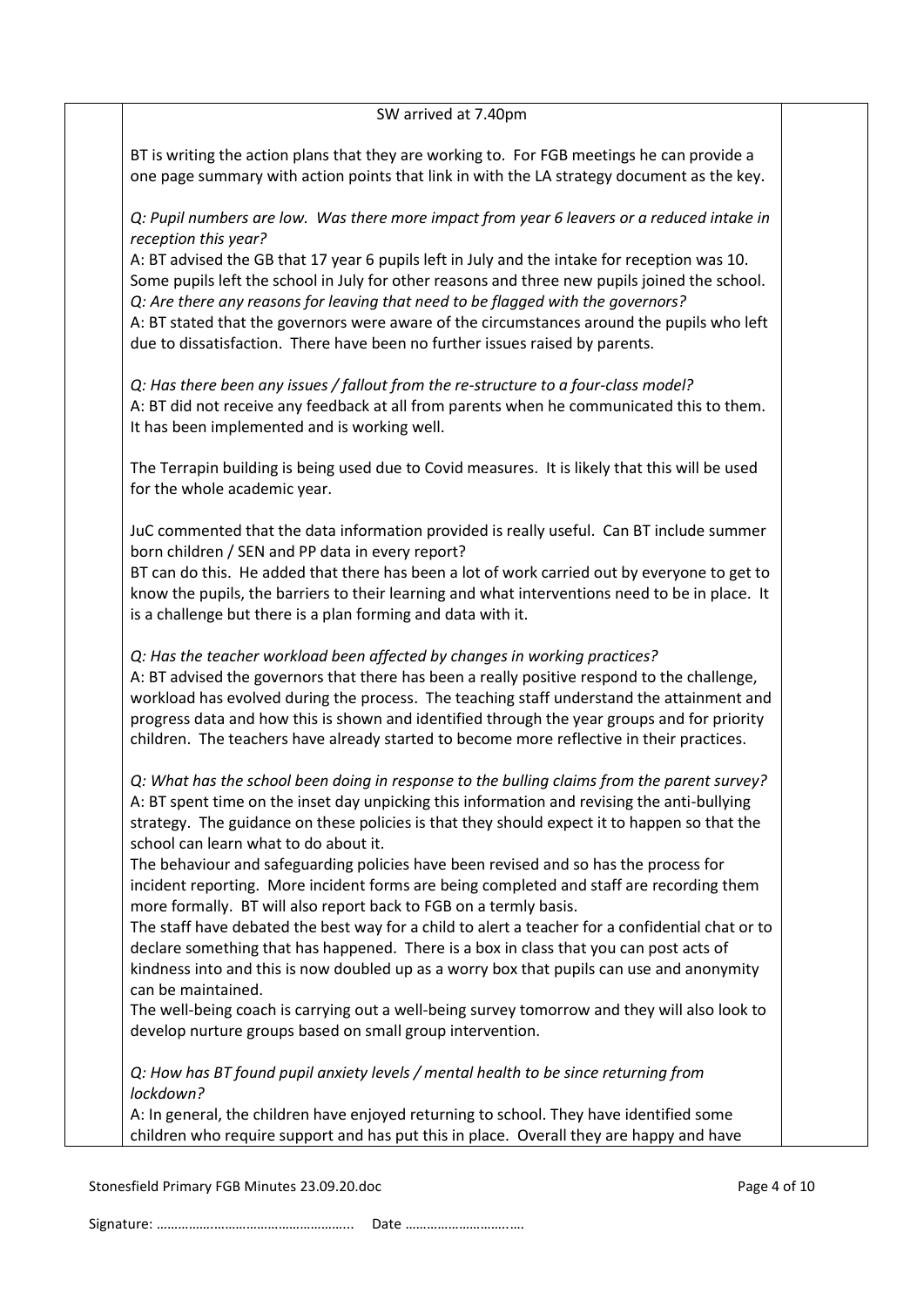|    | settled back in quickly. BT has discussed with staff how to identify symptoms in pupils who<br>are struggling.<br>BT wanted to flag the Impact of PE & Sport Premium report. He missed the July deadline for<br>publishing the report, he confirmed it is now on the website.<br>Q: JuC has read the report. She noticed there is more evidence than impact. Is there not<br>more impact that can be shown?<br>A: BT stated that due to lockdown they were unable to deliver the planned sessions / events<br>for that time.                                                         |  |
|----|--------------------------------------------------------------------------------------------------------------------------------------------------------------------------------------------------------------------------------------------------------------------------------------------------------------------------------------------------------------------------------------------------------------------------------------------------------------------------------------------------------------------------------------------------------------------------------------|--|
| 7. | Evaluation of Pupil Premium (PP) funding for previous academic year<br>Items 7 and 11 will be covered together with this discussion.<br>Evaluation of PP is looking back at the last academic year and reviewing the expenditure and<br>impact. The strategy statement is the plan for the coming year.<br>BT reported that inclusive teaching has received the largest section of the funding. He has<br>bought in supply cover so that the teaching staff can be released for training and to meet<br>with the specialist advisers. They have needed to improve English and Maths. |  |
|    | Q: What should we expect to see in terms of closing the gap in these subjects? We can see<br>the improved data for maths, but what about reading and writing?<br>A: BT explained that the maths interventions have been successful. It is harder to close the<br>gap with reading and writing though. If pupils are not exposed to rich vocabulary, good<br>language skills and wide variety of reading text in their life in general then the progress at<br>school will be slower.                                                                                                 |  |
|    | Q: What about the volunteer program for forest school and reading?<br>A: BT is still working on recruiting volunteers. He will put another advert in the Slate asking<br>for more volunteers to come forward.                                                                                                                                                                                                                                                                                                                                                                        |  |
|    | Q: Are there any changes to recruiting volunteers during Covid times?<br>A: BT ensures that before anyone signs up they are aware of the risks and the risk<br>assessment and will discourage those in vulnerable groups.                                                                                                                                                                                                                                                                                                                                                            |  |
|    | Q: Are volunteers limited to one bubble i.e. either KS1 or KS2?<br>A: Yes they are. School staff work across both bubbles though.                                                                                                                                                                                                                                                                                                                                                                                                                                                    |  |
|    | Q: Can BT advise on the pupil voice with mental health and well-being of pupils in mind?<br>A: Yes. The well-being survey is being carried out tomorrow and will cover this area.                                                                                                                                                                                                                                                                                                                                                                                                    |  |
|    | HH commented that the report and statement looks good and demonstrates a clear strategy<br>for the PP children at Stonesfield.<br>BT advised that they are carrying out in-depth facetime assessments. They are specific in                                                                                                                                                                                                                                                                                                                                                          |  |
|    | measuring the impact of interventions and the monitoring schedule has been shortened to<br>half termly so that they can act promptly if an intervention is not working and they can<br>respond accordingly.<br>Decision: The statement was approved by the governors.                                                                                                                                                                                                                                                                                                                |  |
| 8. | <b>Policies to review:</b><br><b>Behaviour policy</b><br>The policy had been loaded to the hub prior to the meeting for the GB to review. There<br>were no comments. The policy was approved by the GB as it is.                                                                                                                                                                                                                                                                                                                                                                     |  |

Stonesfield Primary FGB Minutes 23.09.20.doc example 3 and 20 years of 10 Page 5 of 10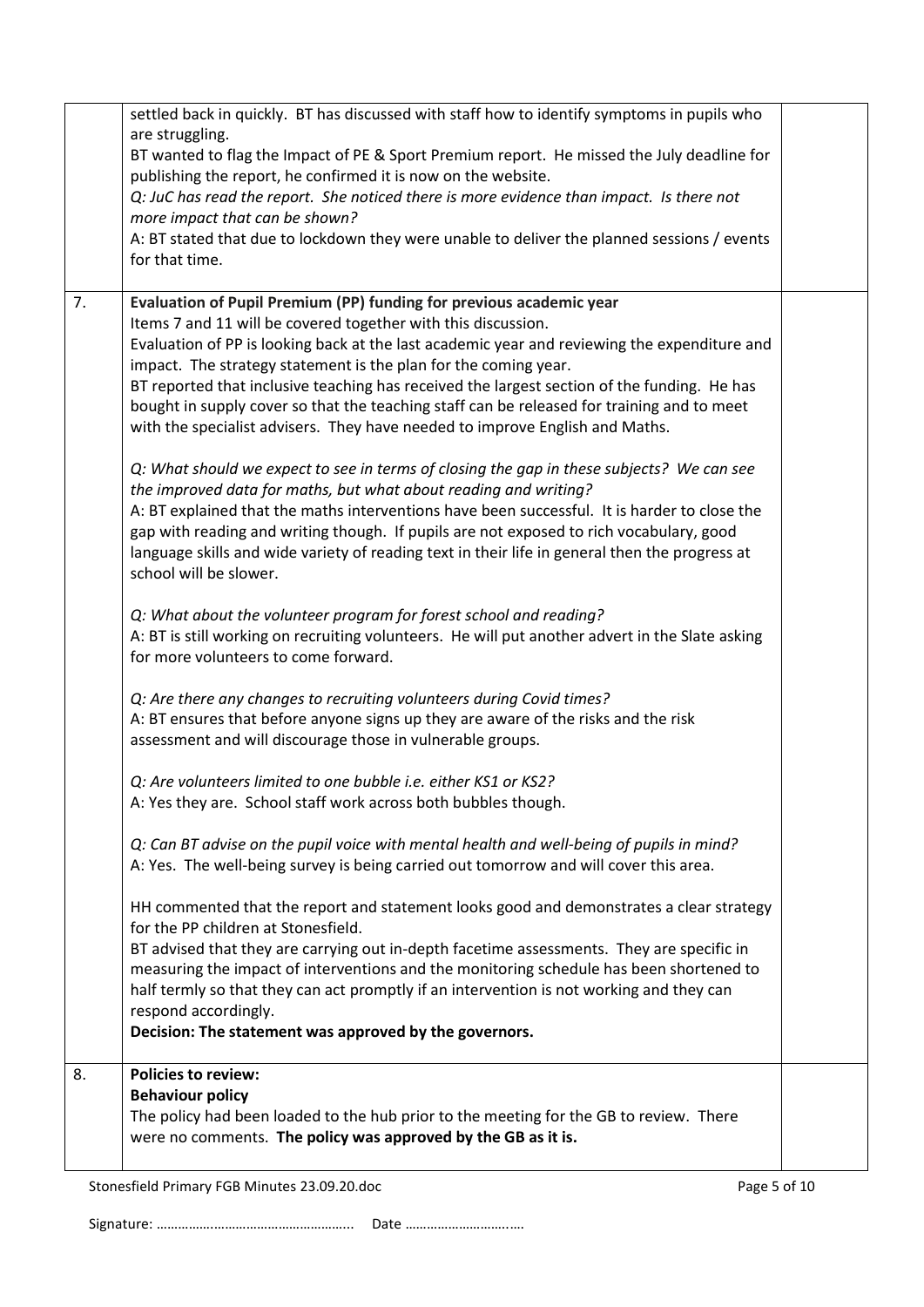|     | <b>Whistleblowing policy</b>                                                                                               |           |  |  |  |
|-----|----------------------------------------------------------------------------------------------------------------------------|-----------|--|--|--|
|     |                                                                                                                            |           |  |  |  |
|     |                                                                                                                            |           |  |  |  |
|     |                                                                                                                            |           |  |  |  |
|     |                                                                                                                            |           |  |  |  |
|     | The GB needs to appoint a whistleblowing (WB) governor.                                                                    |           |  |  |  |
|     | Q: NR questioned why there was not a pathway explaining confidentiality being over-ridden.                                 |           |  |  |  |
|     | The governors discussed this and it was agreed that NR would write a section to be                                         |           |  |  |  |
|     | considered by the GB for consideration at the next FGB meeting.                                                            |           |  |  |  |
|     |                                                                                                                            |           |  |  |  |
|     | Q: SW noted that there is no appeals process detailed                                                                      |           |  |  |  |
|     | A: SC replied. If you are not satisfied with the outcome, there is no internal process for                                 |           |  |  |  |
|     | appeals, there are however seven external organisations that you can go to take it further.                                |           |  |  |  |
|     |                                                                                                                            |           |  |  |  |
|     | The GB discussed who they should appoint as a WB governor. It was agreed that the two                                      |           |  |  |  |
|     | Co-Chairs would be the sensible option. One as the nominated WB who will receive the                                       |           |  |  |  |
|     | initial concern and one who will manage the process.                                                                       |           |  |  |  |
|     |                                                                                                                            |           |  |  |  |
|     | Action: NR write a piece on confidentiality to cover what she believes is missing. Review                                  | <b>NR</b> |  |  |  |
|     | at the next FGB meeting.                                                                                                   |           |  |  |  |
|     |                                                                                                                            |           |  |  |  |
|     | Decision: The GB agreed to use the policy as it is until they have reviewed the additional                                 |           |  |  |  |
|     | piece from NR.                                                                                                             |           |  |  |  |
|     |                                                                                                                            |           |  |  |  |
| 9.  | <b>Committee reports</b>                                                                                                   |           |  |  |  |
|     |                                                                                                                            |           |  |  |  |
|     |                                                                                                                            |           |  |  |  |
|     | The minutes were loaded to the hub for governors to view.<br>Questions / comments on the last set of minutes were invited. |           |  |  |  |
|     | SC stated that the hall was decorated over the summer and looks very good.                                                 |           |  |  |  |
|     | BT reported that the main area in finance will be the budget and how they work with next                                   |           |  |  |  |
|     | years budget based on 95 pupils this year.                                                                                 |           |  |  |  |
|     |                                                                                                                            |           |  |  |  |
|     | Q: Is much change in pupil numbers this year likely?                                                                       |           |  |  |  |
|     | A: BT replied. It is usually dependent on families moving to the area which isn't happening                                |           |  |  |  |
|     | at the moment. One new pupil has started at the school following an advert placed in the                                   |           |  |  |  |
|     | Hanborough Herald so that was worth doing.                                                                                 |           |  |  |  |
|     |                                                                                                                            |           |  |  |  |
|     | <b>Curriculum</b>                                                                                                          |           |  |  |  |
|     | The minutes have been loaded to the hub for governors to review.                                                           |           |  |  |  |
|     | JuC summarised. The committee discussed PP, SEN and disadvantaged pupils. They looked                                      |           |  |  |  |
|     | at the outlined interventions in the plan.                                                                                 |           |  |  |  |
|     | The updated maths data showing impact was reviewed.                                                                        |           |  |  |  |
|     | Parent survey and pupil voice was discussed.                                                                               |           |  |  |  |
|     | The meeting also focussed on standards, progress and attainment of pupils.                                                 |           |  |  |  |
|     |                                                                                                                            |           |  |  |  |
| 10. | <b>Annual inclusion report</b>                                                                                             |           |  |  |  |
|     | This report was loaded to Gov Hub prior to the meeting for governors to read. This report                                  |           |  |  |  |
|     | would usually be presented at the July FGB meeting but BT did not have full data for last                                  |           |  |  |  |
|     | year.                                                                                                                      |           |  |  |  |
|     |                                                                                                                            |           |  |  |  |
|     |                                                                                                                            |           |  |  |  |
|     |                                                                                                                            |           |  |  |  |

Stonesfield Primary FGB Minutes 23.09.20.doc extends the page 6 of 10 Page 6 of 10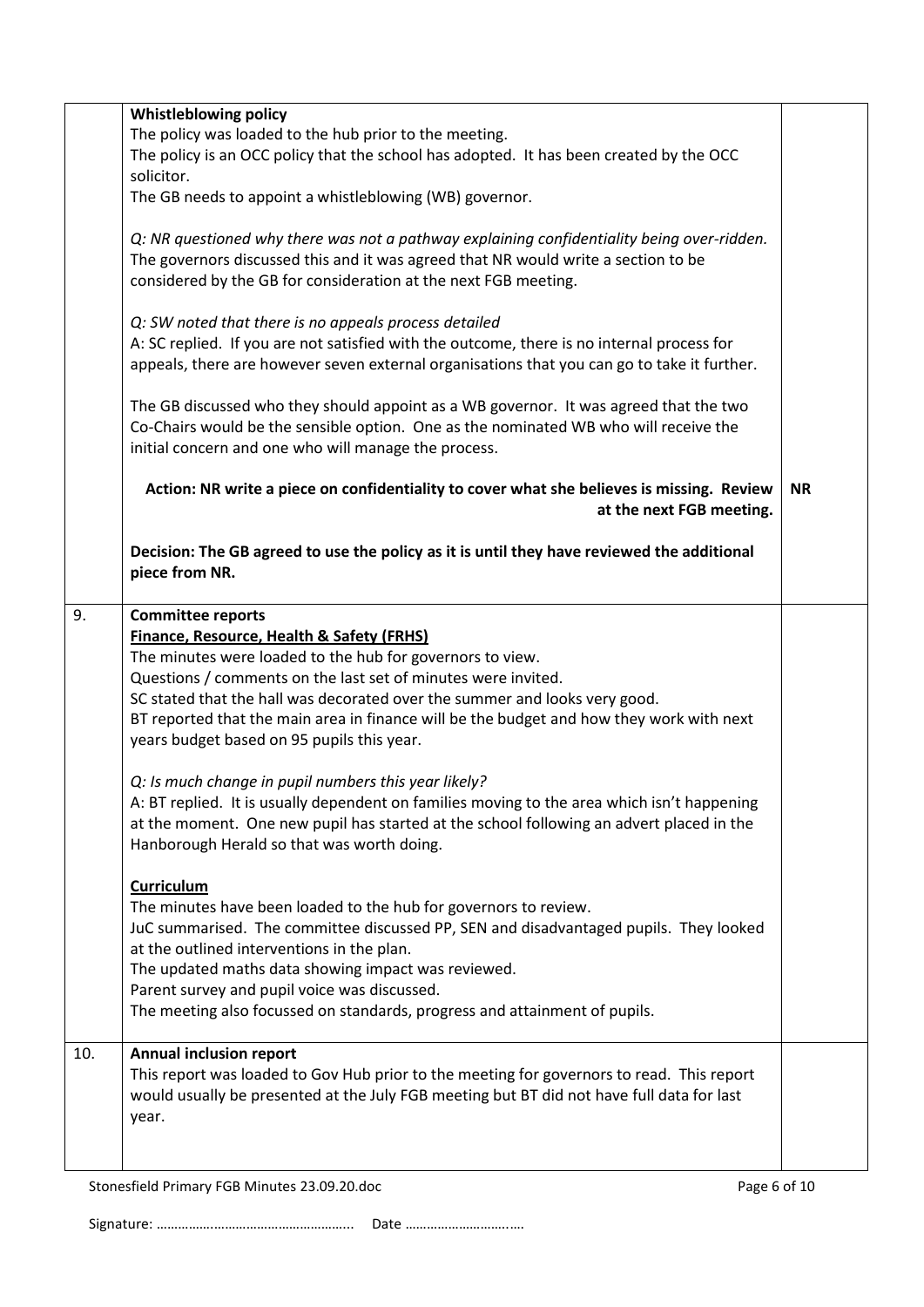|     | Q: Does inclusion only relate to SEN for the purpose of this report?                                                                                                       |              |
|-----|----------------------------------------------------------------------------------------------------------------------------------------------------------------------------|--------------|
|     | A: BT replied, the data can include looked after children (LAC) but there are none on roll                                                                                 |              |
|     | currently. PP and disadvantaged children are reported on via the PP report rather than                                                                                     |              |
|     | inclusion.                                                                                                                                                                 |              |
|     | The governors discussed this. There is an equality report that is presented to the curriculum                                                                              |              |
|     | committee. There are a number of groups such as gender, ethnicity etc that could be                                                                                        |              |
|     | included. The governors feel that there are a lot more good areas they could report on and                                                                                 |              |
|     | the title of the report gives an expectation of a wider reporting of content.                                                                                              |              |
|     | The SENCo wrote this report and as she works at another school in addition to Stonesfield                                                                                  |              |
|     | he would have thought that this was the standard, but he will look at what other schools                                                                                   |              |
|     | report on for inclusion.                                                                                                                                                   |              |
|     | There are other parameters that BT could look at including after school clubs, not just                                                                                    |              |
|     | classroom data.                                                                                                                                                            | <b>BT</b>    |
|     | Action: BT will add in extra data and reporting and bring to the next curriculum committee                                                                                 |              |
|     | meeting.                                                                                                                                                                   |              |
|     |                                                                                                                                                                            |              |
|     | Q: Is there a SEND plan or strategy in place or being developed?                                                                                                           |              |
|     | A: BT confirmed there was and it will include pupil well-being and mental health support                                                                                   |              |
|     | also.                                                                                                                                                                      |              |
|     |                                                                                                                                                                            |              |
| 11. | Approve strategy statement on use of Pupil premium funding                                                                                                                 |              |
|     | This agenda item was covered under item 7.                                                                                                                                 |              |
|     |                                                                                                                                                                            |              |
| 12. | <b>Safeguarding report</b>                                                                                                                                                 |              |
|     | The updated Keeping Children Safe in Education (KCSIE) is on the hub and all governors need                                                                                |              |
|     | to read this and declare that they have done so.                                                                                                                           |              |
|     | Part 1 is the section most important to read.                                                                                                                              |              |
|     | Declarations can be entered on Gov Hub. The clerk advised the governors that it is under                                                                                   |              |
|     | the same section as declarations of interest.                                                                                                                              |              |
|     | Action: The clerk will send instructions to BT on how to export this data so that he can                                                                                   |              |
|     | obtain a record of governor declarations.                                                                                                                                  | Clerk        |
|     |                                                                                                                                                                            |              |
|     | The deadline for the Safeguarding audit is December (end of term). All governors need to                                                                                   |              |
|     | have seen the audit and approved it prior to submission.                                                                                                                   |              |
|     | Action: Safeguarding audit to be ratified at the November FGB meeting                                                                                                      | ALL.         |
| 13. | <b>Parental engagement</b>                                                                                                                                                 |              |
|     | BT reported that the teaching staff are happy to conduct face to face parent teacher                                                                                       |              |
|     | meetings after half term (in November).                                                                                                                                    |              |
|     |                                                                                                                                                                            |              |
|     | Measures that would be in place are: a one way system through the school / face coverings<br>to be worn / ventilated rooms / keeping strictly to the 10 minute time slots. |              |
|     |                                                                                                                                                                            |              |
|     | The governors discussed this. There would be no congregating of parents in the school hall,                                                                                |              |
|     | parents would come in and straight into the meeting.                                                                                                                       |              |
|     | Governors asked if spacing appointments out would be an option as the 10 minute time                                                                                       |              |
|     | slots is very difficult to maintain. Can the teachers who job share split the appointments?                                                                                |              |
|     | BT allows the teachers to choose how they split the appointments.                                                                                                          |              |
|     | Virtual meetings are also an option for those who do not want face to face meetings.                                                                                       |              |
|     | BT will work on how this will be managed.                                                                                                                                  |              |
|     |                                                                                                                                                                            |              |
|     |                                                                                                                                                                            |              |
|     | Stonesfield Primary FGB Minutes 23.09.20.doc                                                                                                                               | Page 7 of 10 |
|     |                                                                                                                                                                            |              |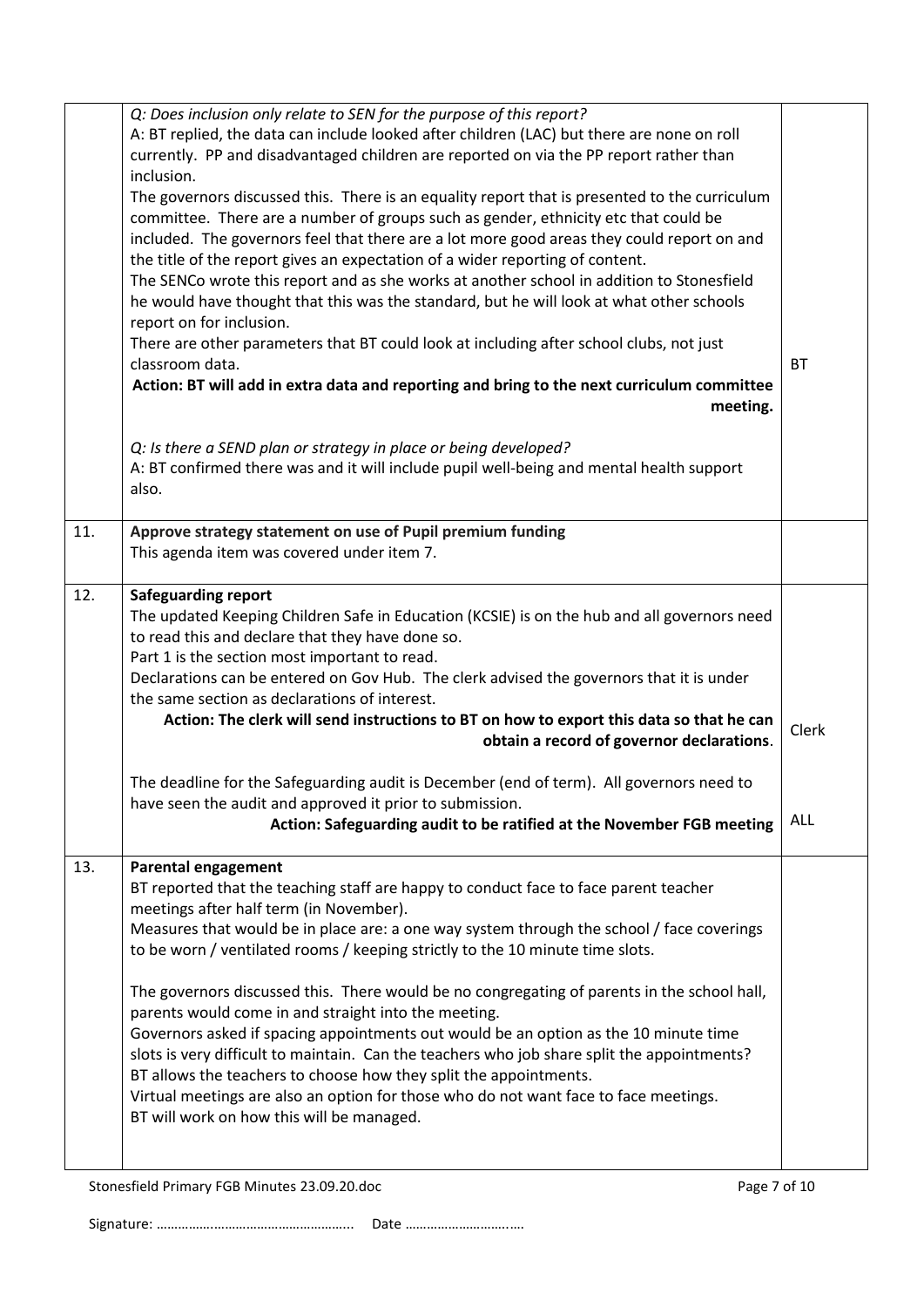|     | The date of the next Communications committee meeting is 9 <sup>th</sup> October (PM meeting)<br>The committee will look at parental engagement during Covid, whether forums can be held<br>and how much can be done virtually.<br>SW has noted that engagement has increased lately as digital communications are being<br>used a lot more. |                         |
|-----|----------------------------------------------------------------------------------------------------------------------------------------------------------------------------------------------------------------------------------------------------------------------------------------------------------------------------------------------|-------------------------|
|     | Q: Could BT send out a document as a replacement for the meet the teacher evening? As a<br>year group specific information pack for parents?<br>A: BT confirmed that he has already done this and information was sent out last week.                                                                                                        |                         |
|     | KJ added that she received hers and it was very useful.<br>The GB thanked BT for doing this.                                                                                                                                                                                                                                                 |                         |
| 14. | <b>Health &amp; Safety</b><br>BT reported that some of the older outdoor play equipment is in bad repair and starting to<br>rot at the base.<br>A fundraising strategy will need to be developed to repair or replace.                                                                                                                       |                         |
|     | Friends of Stonesfield School (FOSS) can be approached to help with this. Previously a FOSS<br>member found a company who would carry out repairs.<br>The cost for replacing is very high $-$ it was agreed to repair if possible to keep the costs                                                                                          |                         |
|     | down.<br>Q: How was it discovered that the base of the posts are rotting?<br>A: BT explained that the posts have started to move around and have a greater degree of<br>give.                                                                                                                                                                |                         |
|     | Q: Has the school had a health and safety audit recently?<br>A: Yes, an audit was carried out during lockdown. The adviser stated the play equipment in<br>question would probably last 2 more years, but this is now not the case.                                                                                                          |                         |
| 15. | <b>Governing Body Business</b>                                                                                                                                                                                                                                                                                                               |                         |
|     | <b>Governor training</b><br>HH is booked onto HT appraisal training                                                                                                                                                                                                                                                                          |                         |
|     | KJ and JuC attended Governor induction training.                                                                                                                                                                                                                                                                                             |                         |
|     | Action: SC asked all governors to record their training on governor hub<br>Action: Can BT let SC and HH know of any overdue governor training so that this can be<br>chased up.                                                                                                                                                              | <b>ALL</b><br><b>BT</b> |
|     | Safeguarding training can be done online.                                                                                                                                                                                                                                                                                                    |                         |
|     | <b>Governor monitoring</b><br>The schedule is in place. BT will update the guidance. The teaching staff have confirmed<br>they are happy to meet with governors face to face or virtually.                                                                                                                                                   |                         |
|     | SC reminded governors to save their reports in the governor monitoring folder on Gov Hub.                                                                                                                                                                                                                                                    |                         |
|     | JuC could not locate some of the information so BT will update the folders to make this<br>clearer.                                                                                                                                                                                                                                          |                         |
|     | Committee membership                                                                                                                                                                                                                                                                                                                         |                         |
|     | Finance committee members are: SC, HH, NR, BT, CO                                                                                                                                                                                                                                                                                            |                         |
|     | Curriculum committee members are: JuC, SW, KJ, GC, HD                                                                                                                                                                                                                                                                                        |                         |
|     | Stonesfield Primary FGB Minutes 23.09.20.doc<br>Page 8 of 10                                                                                                                                                                                                                                                                                 |                         |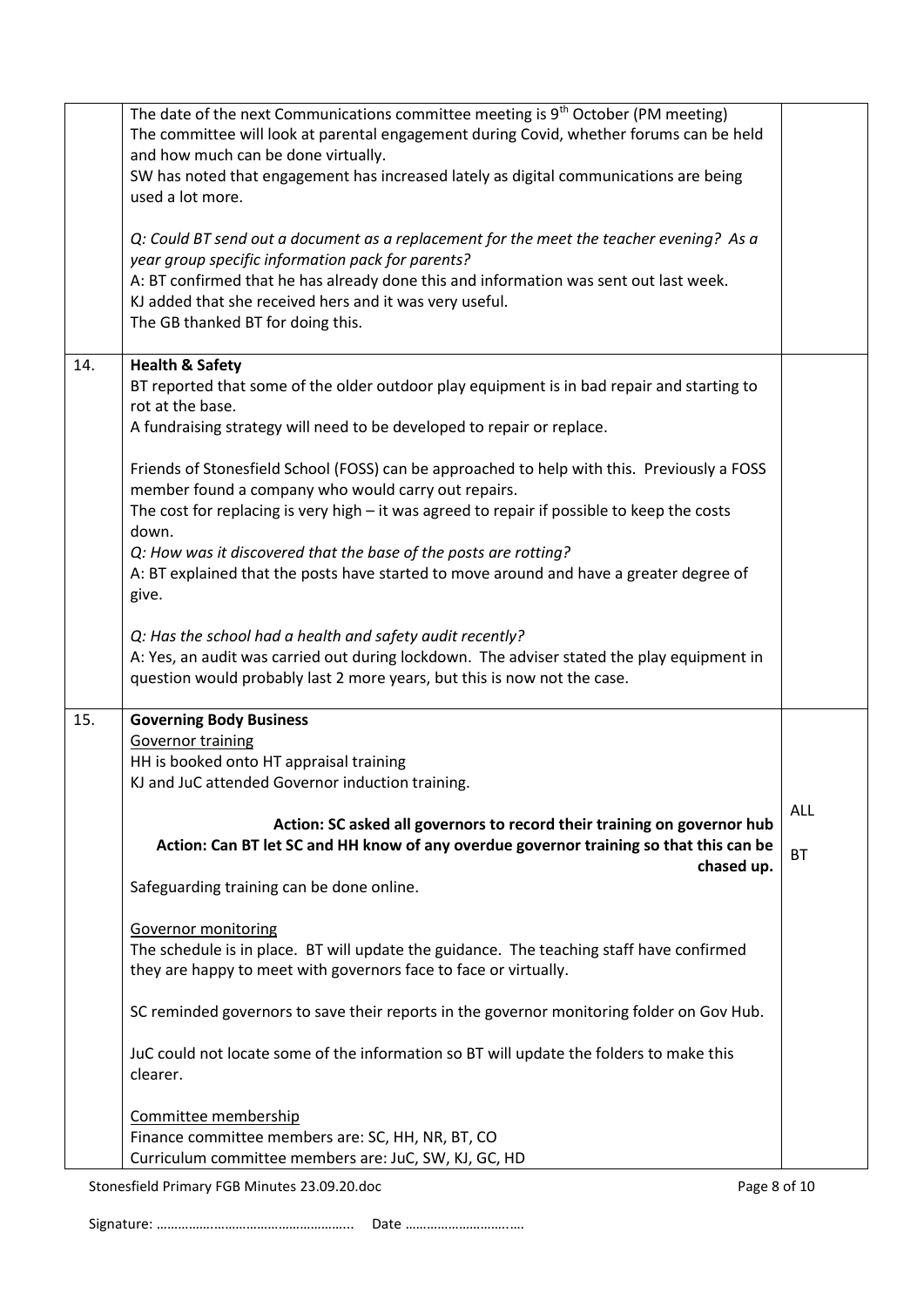|     | Next Governing Body Meeting: 18.11.2020                                                                                                                                                                                                                                                                                                                                                                                                                                                                                                                                                                                                                                                                                                                                                                                                                                                        |              |
|-----|------------------------------------------------------------------------------------------------------------------------------------------------------------------------------------------------------------------------------------------------------------------------------------------------------------------------------------------------------------------------------------------------------------------------------------------------------------------------------------------------------------------------------------------------------------------------------------------------------------------------------------------------------------------------------------------------------------------------------------------------------------------------------------------------------------------------------------------------------------------------------------------------|--------------|
|     | Meeting closed at 9.08pm.                                                                                                                                                                                                                                                                                                                                                                                                                                                                                                                                                                                                                                                                                                                                                                                                                                                                      |              |
|     | Informal GB meet prior to the next FGB meeting<br>The GB agreed that this would be a useful exercise - HH will organise.<br>Action: Organise a virtual meeting to discuss some GB work in preparation for the next<br><b>FGB meeting</b>                                                                                                                                                                                                                                                                                                                                                                                                                                                                                                                                                                                                                                                       | <b>HH</b>    |
|     | Action: SC agreed that she will do this.                                                                                                                                                                                                                                                                                                                                                                                                                                                                                                                                                                                                                                                                                                                                                                                                                                                       | <b>SC</b>    |
| 16. | <b>Any Other Urgent Business</b><br><b>Communications to parents</b> - JuC proposed the GB communicating the school priorities for<br>this year to the parents.                                                                                                                                                                                                                                                                                                                                                                                                                                                                                                                                                                                                                                                                                                                                |              |
|     | Safeguarding = $SC &$ JuC<br>$GDPR = HH$<br>The Clerk stated that all governors need to be entered onto GIAS (school database). Is this<br>the case?<br>BT advised that the Chair of Governors has been entered but not other governors.<br>Action: Clerk to send BT the clerk's briefing information where she has been advised of<br>this.<br>The DfE are calling schools to carry out spot checks on how Covid is being handled in their<br>school.<br>Ofsted are also back visiting schools and carrying out spot checks.<br>BT is receiving email updates regularly. The school has also received 10 x Covid testing kits.<br>He can re-order test kits every 3 weeks. They are using the kits if needed.<br>BT reported that some families are having difficulties accessing tests. As a result, some<br>pupils are missing school due to self-isolation while waiting for test results. | <b>Clerk</b> |
|     | Standing order and Terms of reference were accepted unchanged from last year.<br>Link Governor roles<br>Link Governor roles were agreed as follows:<br>$Maths = HD$<br>English = GC reading $/$ NR = writing<br>$H&S = CO$<br>Wider curriculum = JuC<br>Early Years = SW<br>$SEN = KJ$                                                                                                                                                                                                                                                                                                                                                                                                                                                                                                                                                                                                         |              |
|     | <b>Standing orders and Terms or reference</b>                                                                                                                                                                                                                                                                                                                                                                                                                                                                                                                                                                                                                                                                                                                                                                                                                                                  |              |

Stonesfield Primary FGB Minutes 23.09.20.doc Page 9 of 10